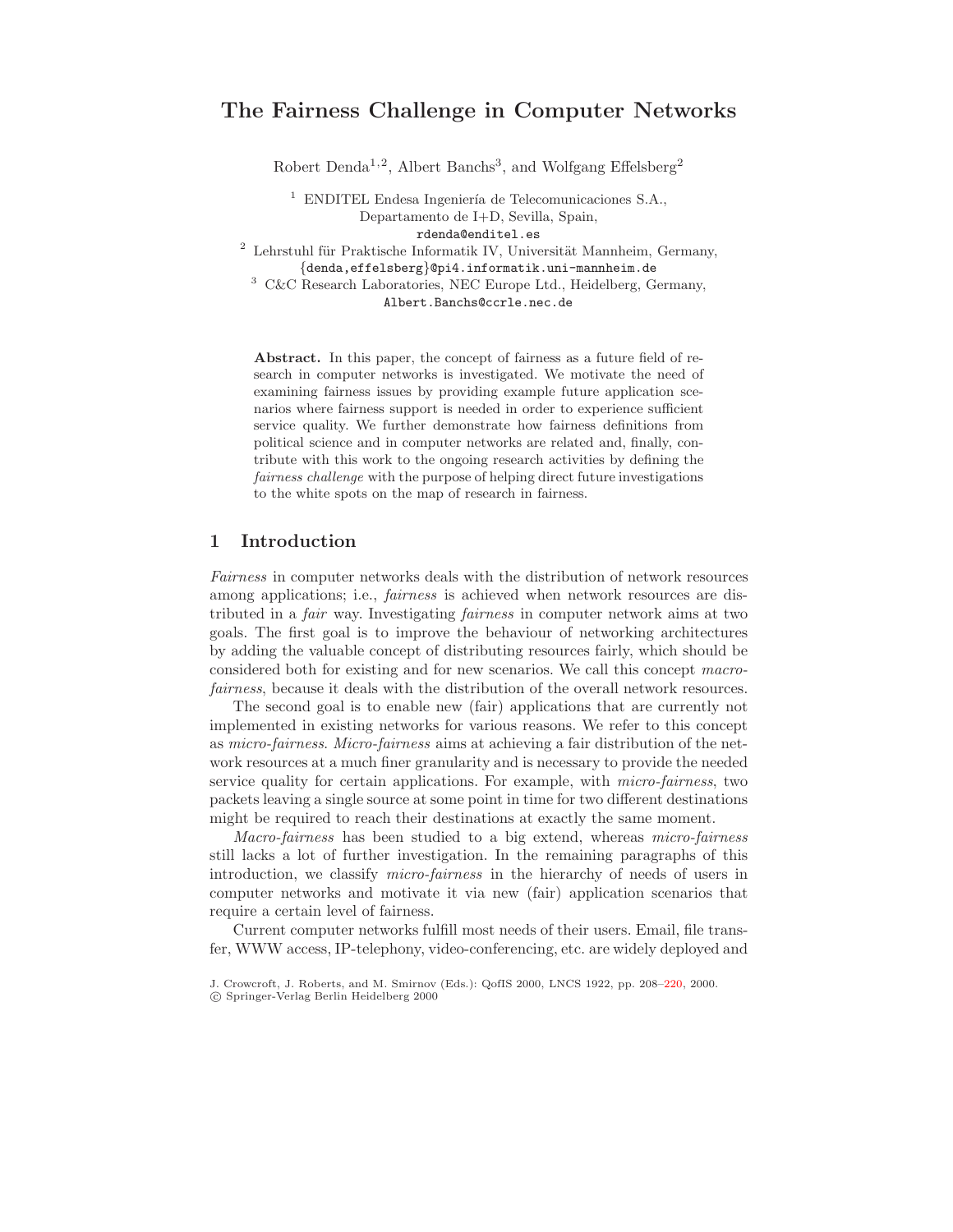<span id="page-1-1"></span>more or less well supported by most computer networks. Nevertheless, there exist real-time application scenarios that are yet not implemented, examples of which are tele stock trading (we think of intra-day stock trading from home), large-scale distributed real-time games, real-time tele auctions, etc. We believe that the main reasons for these applications not to be deployed are insufficient existing networking mechanisms.

<span id="page-1-0"></span>At an abstract level, the needs of users in computer networks can be structured hierarchically as a pyramid (see Figure [1\)](#page-1-0), which can be somewhat likened to Maslow's pyramid of human needs [\[1\]](#page-10-0).



**Fig. 1.** Pyramid of users' needs in computer networks

The minimum level of users' needs in a computer network is *basic data delivery functionality*, which provides asynchronous off-line data delivery with no explicit requirements on the time or duration of delivery. At a service level, simple email service can be regarded as an example.

The next higher level in the pyramid adds *advanced data delivery functionality*: users want to be provided with synchronous, interactive, and/or two-way on-line data delivery. Examples of such services are file transfer and WWW. Note that at this level, there are still no hard bounds on the time, duration and delay of data delivery.

The third level adds *quality of service (QoS)*. Users want to perform real-time multimedia communication involving data streaming for audio/video. Therefore, they need a communication system that offers sufficient quality of service for the traffic. Note that in this context, quality of service means abstract user requirements concerning the data delivery and does not necessarily mean that the communication system needs explicit QoS support: even in well-provisioned best-effort networks users might be content with the quality of service they receive, while the network itself has no explicit mechanisms for providing QoS. Examples of communication that need a certain level of quality of service are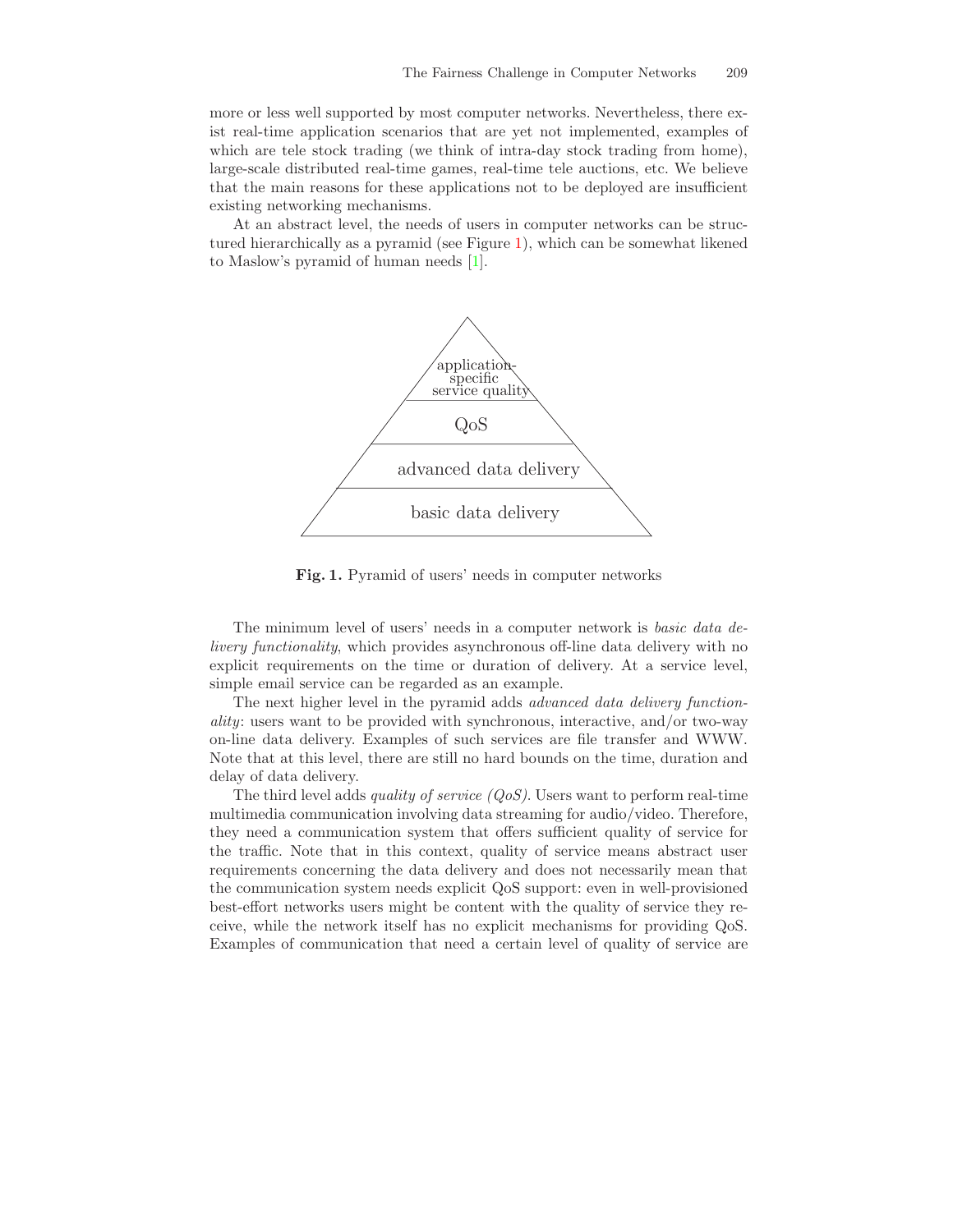<span id="page-2-1"></span>telephony, video-conferencing, tele-education, tele-medicine, and many more. At the highest level of the pyramid, the technical feasibility for most applications is already assured through the lower three levels. Nevertheless, there are application scenarios where mechanisms and guarantees are needed that are beyond current technology. Such application scenarios include real-time tele-stock trading, tele-voting, large-scale distributed games and real-time electronic auctions.

For these applications, quality of service provision in a network alone does not suffice: for example, users want not only to be sure that the communication system provides the service with its required QoS guarantees, they also want a guarantee that they have at least the same opportunities as their competitors. *Fairness* is therefore one main aspect of the highest level of the pyramid. In addition to fairness, other needs, such as network availability, security, etc. are also located at the highest level. Note that especially due to the heterogeneity of current networks, the requirements of such applications cannot be fulfilled through QoS guarantees only.

The lower three levels, which are necessary to make network services functional, have been addressed in detail in literature and are still worthwhile a lot of further discussion (to which this paper will not contribute). Unfortunately, high-level concepts to provide the actual service quality for many applications, in particular fairness concepts in computer networks, have not been examined as thoroughly. Especially, it seems that an overall view of fairness concepts is missing. This paper is intended to fill this gap and to shed some light on the importance of fairness concepts for computer networks.

The following parts of the paper are organized as follows. Section [2](#page-2-0) borrows models from political science to give both a common sense definition and a formal description of the concept of maximizing *welfare*. The concept of maximized *welfare* in political science corresponds to the commonly used definition of *fairness* in computer networks. In Section [3,](#page-5-0) existing approaches to *macro-fairness* and new aspects that come with *micro-fairness* are presented.

Section [4](#page-9-0) concludes this work with an overview and discussion of open issues and challenges in fairness research for computer networks, thereby defining the *fairness challenge* with various facets that should be investigated within future research.

## <span id="page-2-0"></span>**2 What Is Fairness ?**

The concept of fairness has been studied in various scientific areas. Most thorough and theory-based approaches arose from the field of political science and political economics: fair allocations of consumption bundles in an economy have been investigated, and a common sense definition of a fair allocation is given as "an allocation where no person in the economy prefers anyone else's consumption bundle over his own"  $[2]$ , i.e., "a fair allocation is free of envy"  $[3]$ . Even this very general definition indicates the conceptual difficulty of fairness: in order to ensure fairness in a system, all system entities have to be satisfied with their al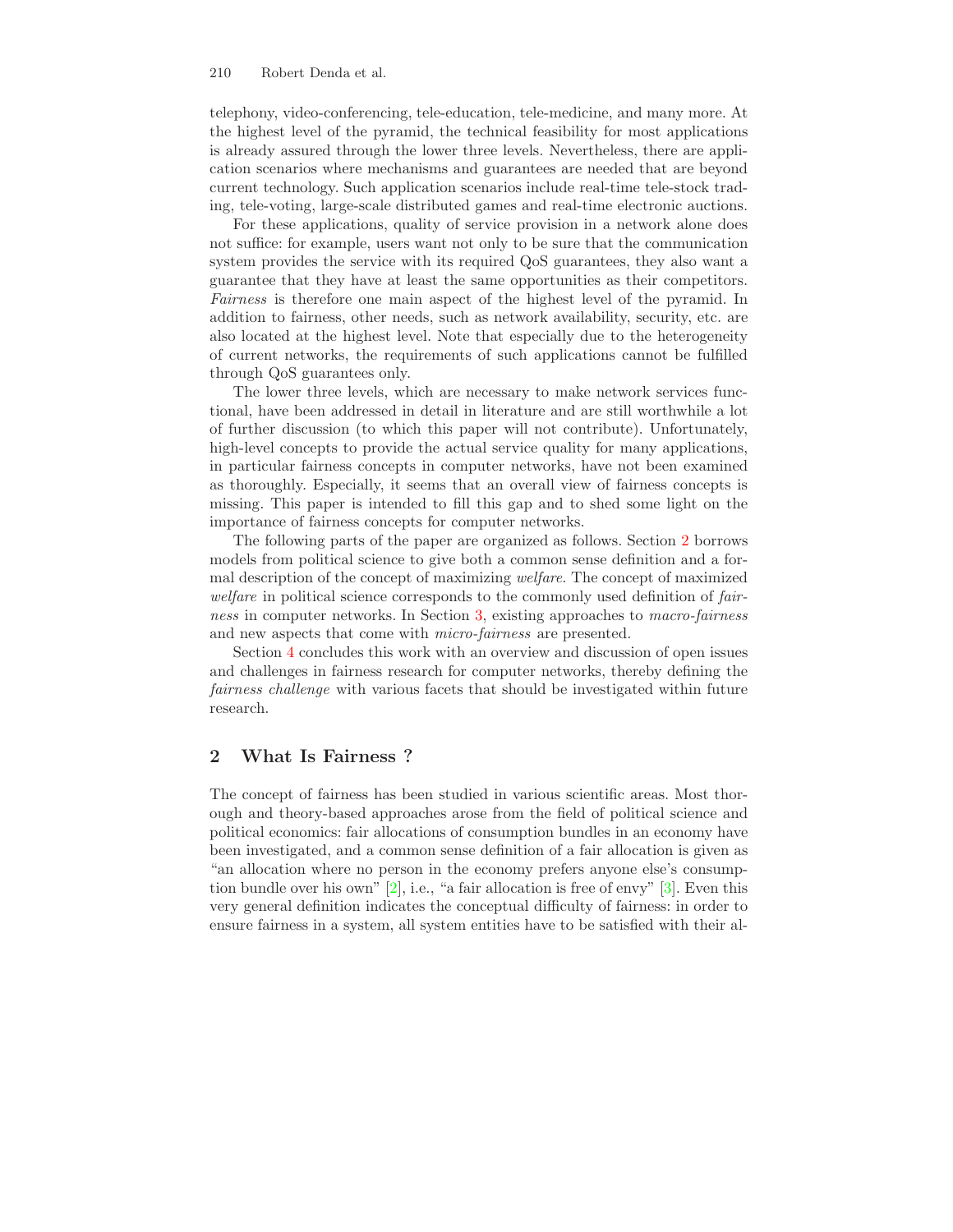<span id="page-3-2"></span>located share of the system's goods. Therefore, the distribution mechanism has to take into account the subjective preferences of the system entities.

The famous problem of how to divide a cake fairly into pieces for a number  $n$ of hungry and competing cake eaters has been examined in various early studies in the field of econometrics (see, e.g.,  $[4,5]$  $[4,5]$  and  $[6]$ ). The cake division problem illustrates well the difficulty of the fairness concept for simple distribution problems[1](#page-3-0). It should be noted that any algorithm that solves the cake division problem requires active participation of the cake eaters, i.e., they have to signal their preferences to make sure that they are content with the outcome.

In computer networks, the situation is very similar: resources have to be distributed among competing users of the computer network, which can be likened to distributing pieces of cake to competing cake eaters. The practical problem with applying the cake division algorithm to resources in computer networks is that it would require active signaling of the users' preferences upon all changes of resource distribution in the network. For scalability reasons, this approach is clearly not feasible.

In order to avoid this problem of continuous signaling, a concept to express the preferences of a user has been developed: *utility functions* (see [\[7\]](#page-10-6)). In order to analyze and formalize computer networks, utility functions are defined for networking applications as functions that map a service delivered by the net-work<sup>[2](#page-3-1)</sup> into the performance of the application for that service. Utility can be considered a measure of how much a user would be willing to pay for the service [\[8\]](#page-10-7). In Section 3, we will see that *macro-fairness* is related to *individualistic* utility functions, while *micro-fairness* relates to another type of utility function, which we call *group-constrained* utility.

#### <span id="page-3-0"></span>**2.1 Pareto-Efficiency and Welfare**

<span id="page-3-1"></span>The concepts *pareto-efficiency* and *welfare* in political economics are strongly related to the concept of *fairness* and will be briefly revised to provide a more theoretical definition of *fairness*.

Let us follow [\[9\]](#page-11-0) to define *pareto-efficiency*:

In general, an allocation  $\omega$  of resource bundles  $(x_1, ..., x_k)$  is *feasible* if the *excess demand*  $z(\omega)$  for that allocation is  $\leq 0$ . The *excess demand* is the aggregate vector of demands reduced by the aggregate vector of resources available; thus, an allocation is *feasible*, if the aggregate supply of resources exceeds or equals the aggregate resource requirements of users.

A *utility allocation*  $u_i$  represents user i's utility of an allocation  $\omega$  for a resource

<sup>1</sup> An algorithm that solves the cake division problem proposed by Banach and Knaster (see [\[4\]](#page-10-3)) is very simple: a knife is moved at constant speed over the cake and is poised at each instant, s.t. it could cut a unique slice of the cake. Thus, the potential slice increases monotonely until it becomes the entire cake. The first person to indicate satisfaction with the slice determined by the position of the knife receives that slice (if two persons indicate satisfaction simultaneously, the slice is given to any one of them). Then, the rest of the cake is distributed using the same constructive method.

 $^{\rm 2}$  The service describes all relevant measures, such as delay, throughput, loss rate, etc.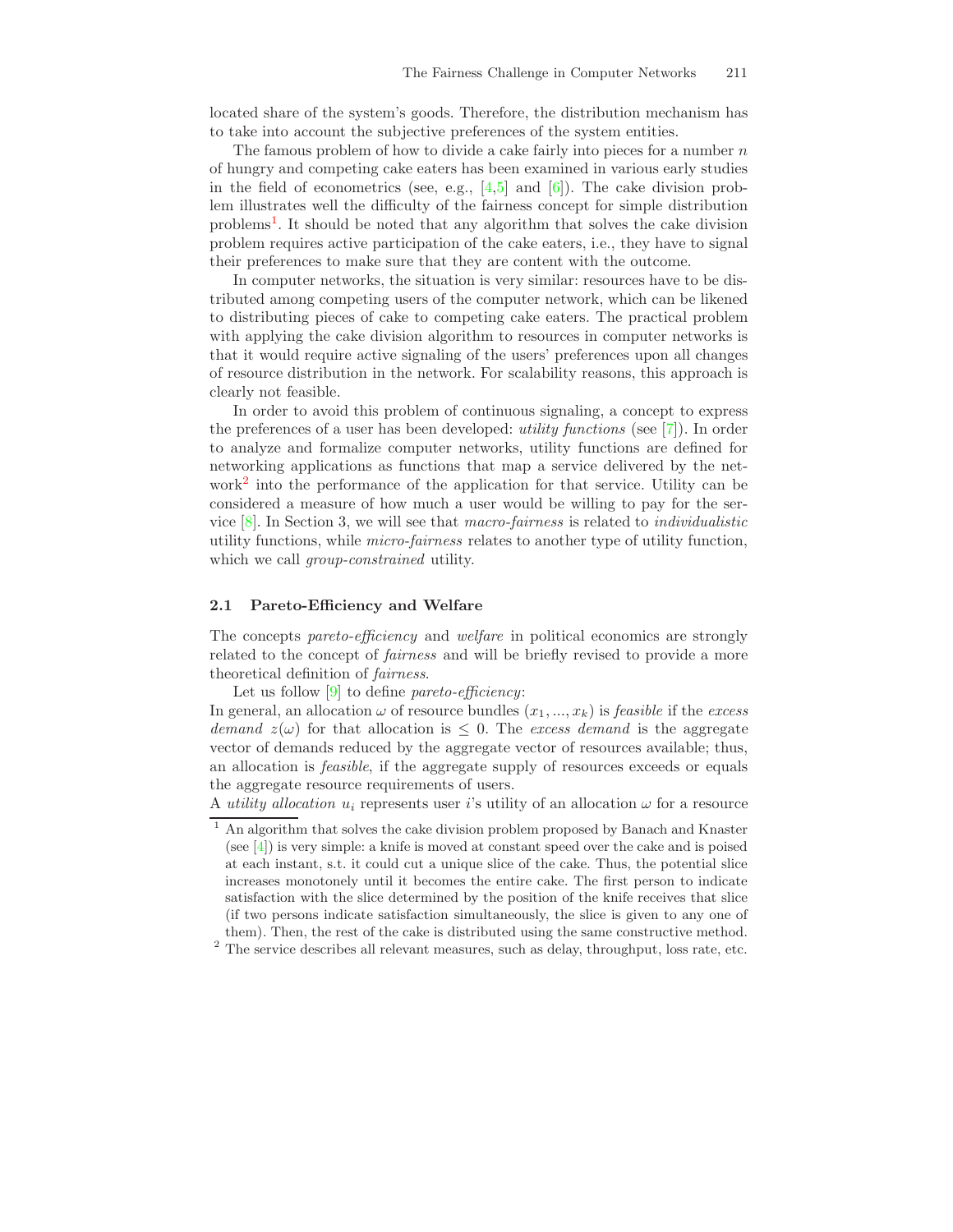<span id="page-4-1"></span>bundle  $(x_1, ..., x_k)$ . A utility allocation  $u_i^1$  is *dominated* by  $u_i^2$ , if  $u_i^2$  is feasible and  $u_i^2 > u_i^1$ , i.e., if  $u_i^2$  is prefered to  $u_i^1$ .

A utility allocation  $u_i^1$  is *pareto-efficient*, if it is *feasible* and *not dominated* by any other feasible utility allocation  $u_i^2$ . In more general terms, "a situation is *pareto-efficient*, if there is no way to make any person better off without hurting anybody else" (see [\[7\]](#page-10-6), Section 16.9).

Pareto-efficiency is clearly a desirable criterion of an allocation. Nevertheless, it is only a weak criterion. The problem is that also an allocation, where one user gets everything can be pareto-efficient, and this allocation is certainly not fair.

*Welfare* extends the concept of pareto-efficiency in a certain manner: the basic problem of *welfare* (see, e.g., [\[10\]](#page-11-1)) is to determine, which of the feasible allocations  $\omega(x_1, ..., x_k)$  should be selected. For that reason, it is assumed that there exists a general *welfare function*  $W(u_1, u_2, ..., u_n)$  that aggregates the individual utility functions u*<sup>i</sup>* of the users. A welfare function is required to be increasing in all of its arguments.

It can be shown that any feasible allocation of maximum welfare must neces-sarily be pareto-efficient<sup>[3](#page-4-0)</sup>. For that reason, it seems to be very desirable to find an appropriate welfare function and perform the maximization in order to receive maximum welfare while being pareto-efficient. The problem with this approach is the welfare function itself, since it is not clear how to perfectly aggregate individual preferences.

### **2.2 Examples of Welfare Functions**

For different purposes, different examples of welfare functions exist, each corresponding to a different criterion of welfare. For an introductory overview and comparison of different criteria of welfare see [\[12\]](#page-11-2).

<span id="page-4-0"></span>One criterion is the *maximin criterion*, which corresponds to the Rawlsian welfare function  $W(u_1, ..., u_n) = min(u_1, ..., u_n)$ . The maximin criterion weighs only the utility of the worst-off user.

The *sum of utilities criterion* corresponds to the classical utilitarian welfare function  $W(u_1, ..., u_n) = \sum_i u_i$ . In contrast to the maximin criterion, this criterion weighs the utility of each user equally.

Both these criteria have certain problems: the maximin criterion does not weigh improvements of those who are not least well off; and the sum of utilities criterion might prefer a situation where some users are very happy and others are very miserable, rather than allowing an allocation where all users are "just happy", i.e., in between extremely happy and very miserable.

These two criteria can be regarded as the limiting cases. In between, there exist a whole range of various compromise welfare functions all aiming at different goals. One example is the *weighted-sum-of-utilities welfare* function  $W(u_1, ..., u_n)$  $= \sum_i a_i u_i$ , where  $a_i$  is a weight assigned to  $u_i$ , thereby expressing individual priorities between different users. Another example is the *sum-of-square-roots*

 $3$  For a simple proof, see, e.g.,  $[11]$ .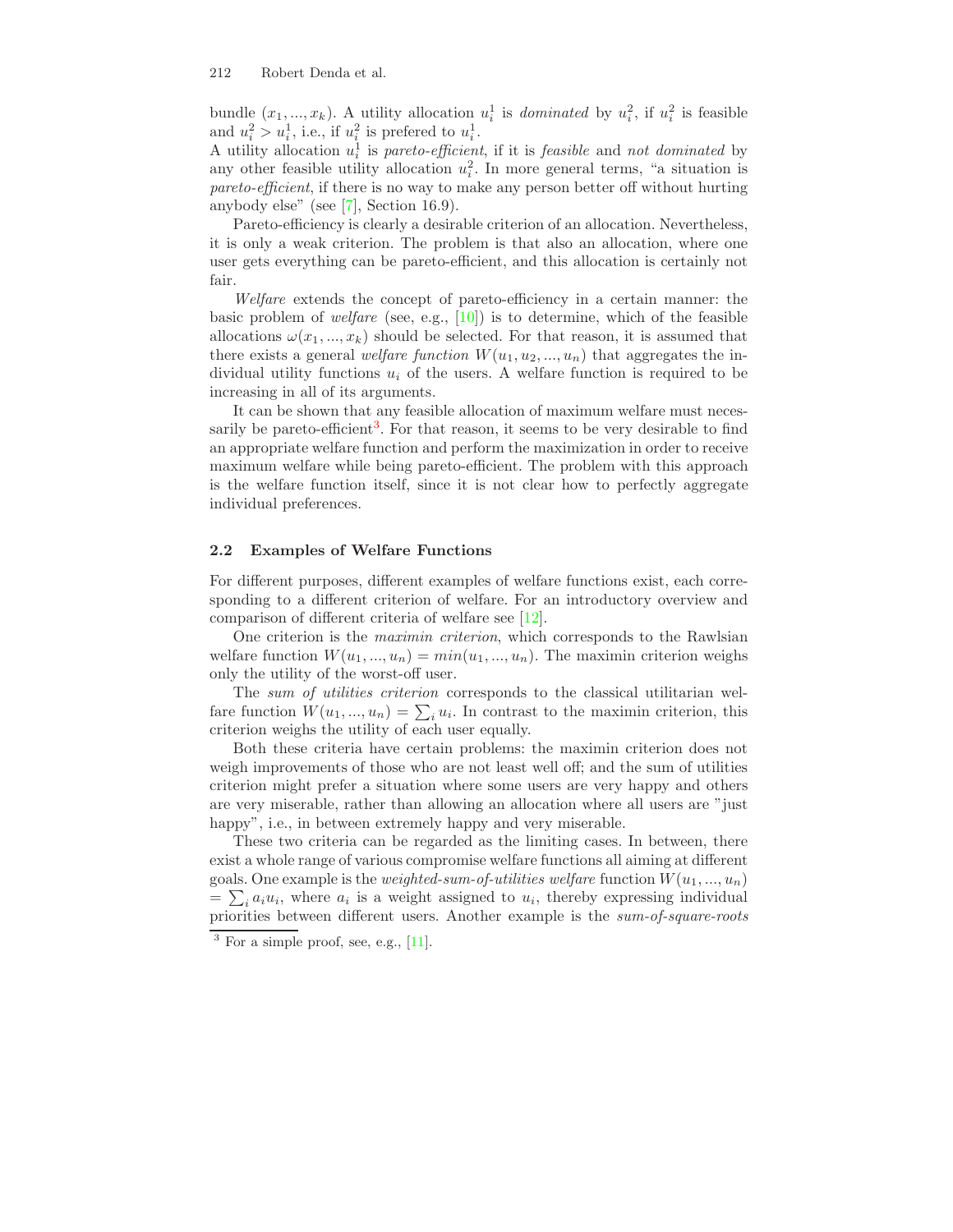<span id="page-5-4"></span>function  $W(u_1, ..., u_n) = \sum_i \sqrt{u_i}$ , where users with smaller utilities are given higher relative priorities.

Yet another, but very interesting welfare function is the *sum-of-logs* function  $W(u_1, ..., u_n) = \sum_i log(u_i)$ , which corresponds to the so-called *Nash criterion*. Note that the *Nash criterion* maximizes the product of additional utilities compared to the status quo. It has been first described by Nash [\[13\]](#page-11-4) as the solution to the bargaining game in game theory. This maximized welfare function has the property that its outcome is not affected by any linear transformation of a user's utility scales: if a user's utility function is transformed using a positive linear transformation, the solution to maximizing the welfare function yields an allocation which is identical to the allocation before transformation. Therefore, this type of welfare function is independent of changing the scales of the individual utility functions, and inter-user comparisons of utility are not required, which is an interesting property, since the *transferability* of utility remains questionable.

### <span id="page-5-0"></span>**3 Fairness Concepts in Computer Networks**

In current computer networks, the term *fairness* corresponds to the concept of maximum welfare as defined in the previous section. The following subsections present the most common fairness definitions using the terminology presented in Section [2,](#page-2-0) give an overview of existing concepts, mechanisms and open questions in computer networks regarding *macro-fairness*, and introduce the new challenges entailed by *micro-fairness*.

#### <span id="page-5-3"></span>**3.1 Examples Fairness Criteria**

<span id="page-5-2"></span><span id="page-5-1"></span>In the following two paragraphs, we briefly demonstrate how the most common fairness criteria in packet-based communication networks, *maxmin fairness* and *proportional fairness*, can be defined using the concepts of maximum welfare presented in Section [2.](#page-2-0)

**Maxmin Fairness** The most popular fairness concept in computer networks, *maxmin-fairness* [\[14\]](#page-11-5), corresponds to the Rawlsian welfare function  $W(u_1, \ldots, u_n)$  $= min(u_1,...,u_n)$  with the individualistic utility functions  $u_i(x_1,...,x_n)$  $x_i$ ,  $\forall i \in \{1, ..., n\}$ , i.e., maxmin-fairness yields a solution  $x^s = (x_1^s, ..., x_n^s)$  for  $max(min(x_1,...,x_n))$ . A maxmin-fair situation has the property that forall *i*,  $x_i^s$ cannot be increased without simultaneously decreasing  $x_j^s$  for some j with  $x_j^s \leq$  $x_i^{s-4}$  $x_i^{s-4}$  $x_i^{s-4}$ .

**Proportional Fairness** Another interesting fairness criterion is *proportional fairness* (see  $[16]$ <sup>[5](#page-5-2)</sup>. A proportional fair allocation is the solution to the welfare

For a discussion of maxmin-fairness, see, e.g., [\[15\]](#page-11-7).

<sup>&</sup>lt;sup>5</sup> Frank Kelly provided quite a substantial amount of work on proportional fairness, which can be found at http://www.statslab.cam.ac.uk/ $\int$  frank.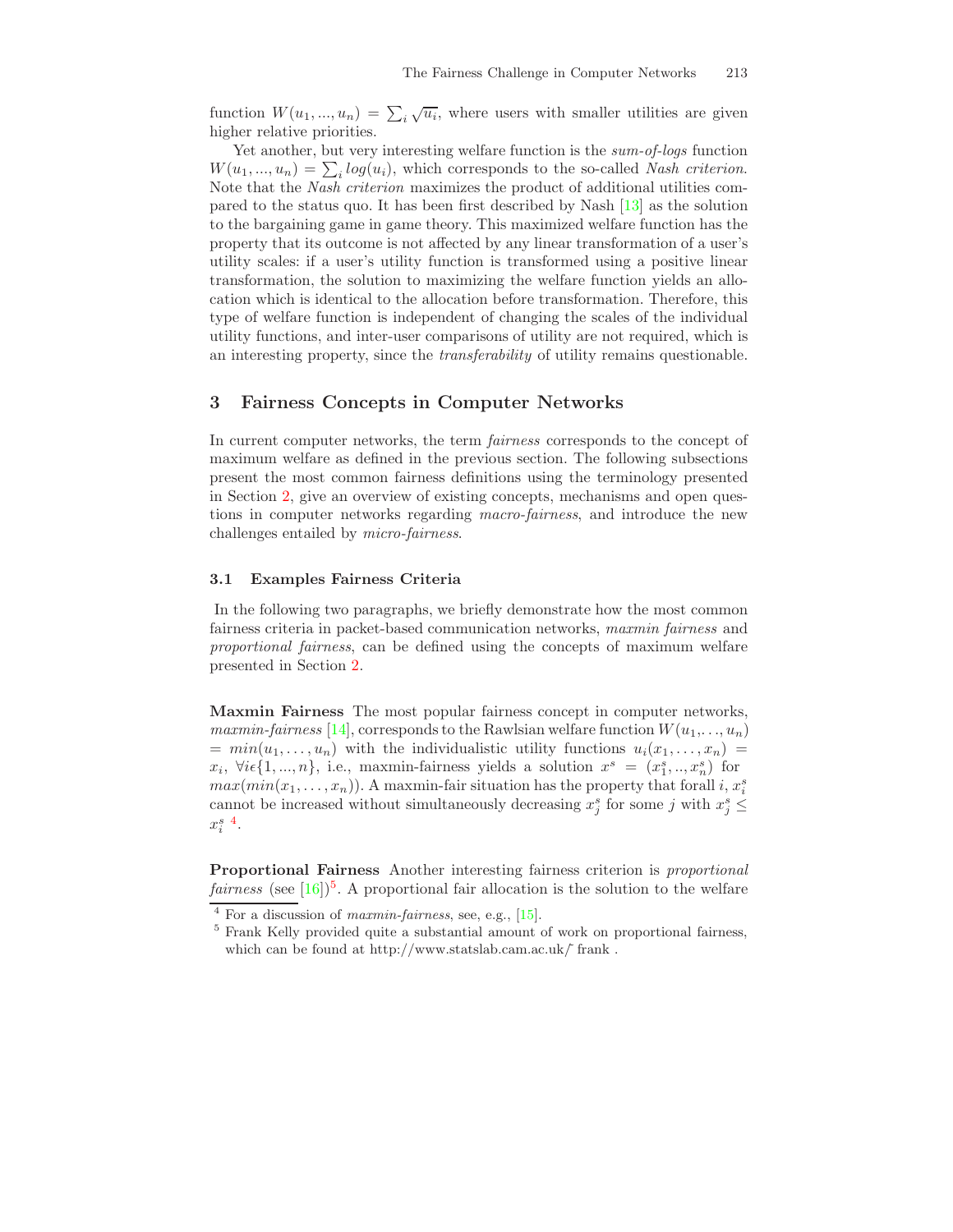<span id="page-6-0"></span>maximization problem with the welfare function  $W(u_1, ..., u_n) = \sum_i log(u_i)$  and individualistic utility functions  $u_i(x_1, \dots, x_n) = x_i$ .

It has been demonstrated that additive increase and multiplicative decrease end-to-end congestion control, assuming best effort FIFO queueing with tail dropping inside the network, tends to lead under certain circumstances to *proportional fairness* (see [\[17,](#page-11-8)[18\]](#page-11-9)). Note, however, that this does not necessarily hold for real Internet scenarios with TCP congestion control (see [\[19\]](#page-11-10) and [\[20\]](#page-11-11)).

#### **3.2 Current Fairness Concepts and Mechanisms: Macro-Fairness**

Within current computer networks, *macro-fairness* concepts are applied both to medium access control and to data transport. Concerning fair medium access control (MAC), mechanisms have been investigated for shared physical network links such that on average each sender or receiver gets a fair share of the available bandwidth. This issue is of concern both for medium access control in LAN environments, and, more recently, for mobile networks (see, e.g. [\[21\]](#page-11-12)) and for alloptical networks (see, e.g., [\[22\]](#page-11-13)). Many related problems to MAC layer fairness, such as for instance fair MAC-layer sharing of a common channel under error conditions, are non-trivial and still require further research.

As for data transport, fairness concepts are relevant for both elastic and realtime traffic [\[8\]](#page-10-7). For both types of traffic there exist two approaches to provide fairness: one is providing fairness by defining appropriate cell/packet scheduling and queue management algorithms on networking nodes, whereas the other one is to achieve fairness by end-to-end congestion control mechanisms. When comparing end-to-end fairness mechanisms to queue management fairness mechanisms, it can be noted that the second type results in statistical on-average fairness, whereas queueing and scheduling mechanisms allow for a more precise control for fair rate allocations and have a shorter response time to adjust to new network load situations.

Note that fairness issues that have been addressed in current computer networking research mostly concern the problem of fair bandwidth distribution among competing flows. Fair delay management, fair loss rate distribution, and fair jitter control have hardly been addressed at all levels of abstraction, which, in our opinion, is insufficient for future applications with fairness requirements.

**Queue Management Mechanisms for Fairness** Providing fairness through queue management and scheduling mechanisms is an approach that has a high impact on the network's architecture, since the fairness algorithms are implemented on switches or routers. But when supported, it can provide the most efficient, flexible and exact mechanism for fairness.

For example, in the ATM TM 4.1 specification [\[23\]](#page-11-14), various bandwidth related fairness criteria for the ABR service are defined.

For the datagram network case, fairness definitions can be implemented at packet schedulers on routers. For example, there exists a whole range of fair queueing algorithms. For some early examples, see [\[24\]](#page-11-15) and [\[25\]](#page-11-16)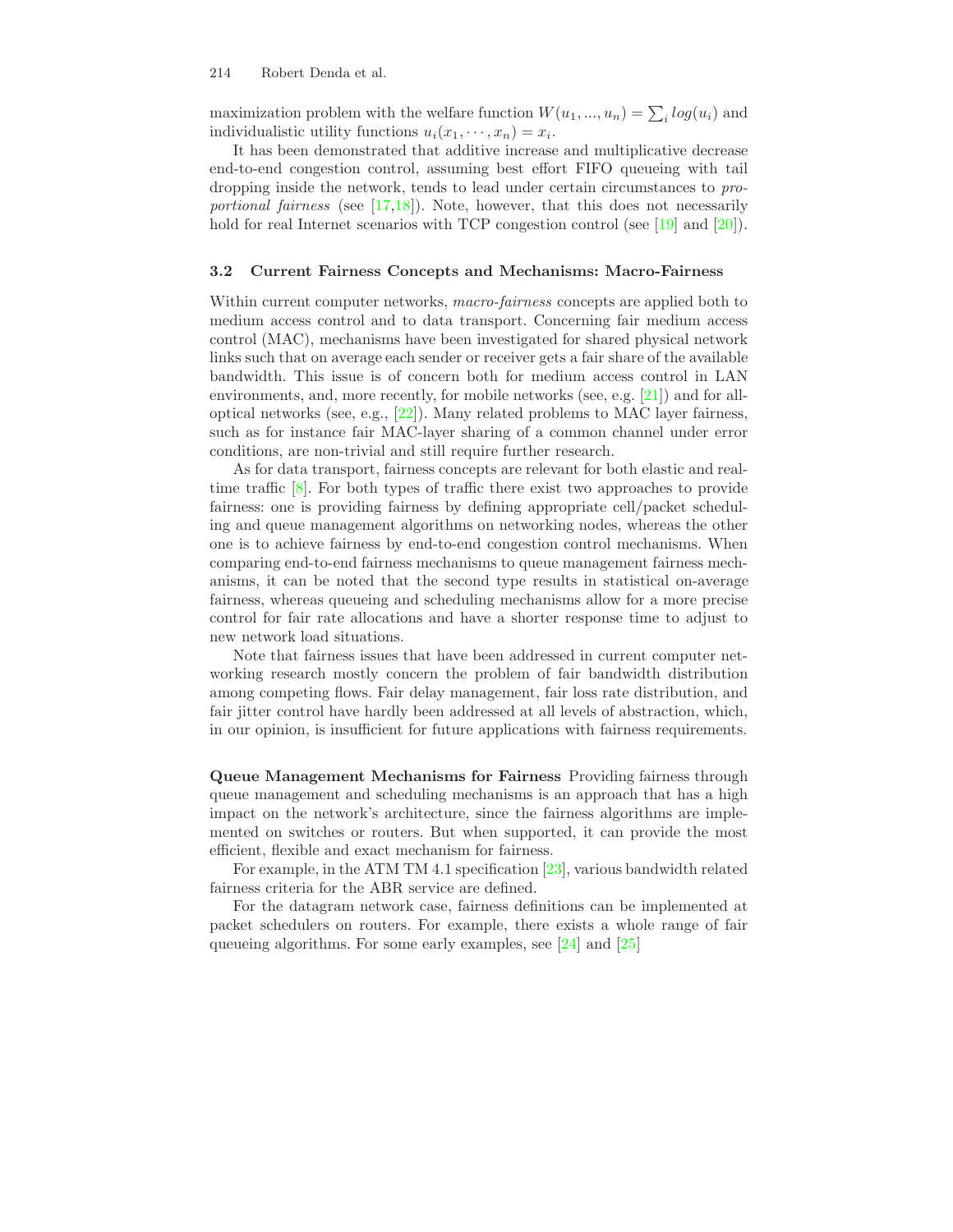<span id="page-7-1"></span>The approach of using fair queueing to provide fairness is, for instance, taken by the *user-share differentiation (USD)* scheme [\[26\]](#page-11-17), which is a proposal for differentiated services [\[27\]](#page-11-18) that ensures that the bandwidth allocated to traffic from a user is in proportion to the user's share negotiated with the service provider. Implementations of schemes like *USD* use extended versions of fair queueing algorithms like *weighted fair queueing* [\[25\]](#page-11-16) or variations of it (e.g., *worst-case fair weighted fair queueing* [\[28\]](#page-11-19), *self-clocked fair queueing* [\[29\]](#page-11-20), *deficit round robin* [\[30\]](#page-11-21)).

Although these queueing algorithms lead to a more fair bandwidth distribution among competing and not necessarily all well-behaving flows, they have the disadvantage of operating on a per-flow or per-user basis, the scalability, robustness and feasiblity of which in high-speed networks are still questionable. This is, because fair queueing algorithms have been designed for congestion control and are usually *stateful*, as opposed to *stateless* congestion control algorithms such as *random early detection (RED)* [\[31\]](#page-12-1) and its variations.

Other DiffServ approaches to achieve fairness without requiring state at the core nodes include [\[32\]](#page-12-2) and [\[33,](#page-12-3)[34\]](#page-12-4).

**End-to-end Fairness Mechanisms** Existing end-to-end fairness mechanisms are usually implemented by end-to-end congestion control schemes.

<span id="page-7-0"></span>The problem with end-to-end fairness mechanisms is that these mechanisms normally only work in a cooperative environment, i.e., if all flows competing for network resources are well-behaved. In the Internet, well-behaved means *tcpfriendly*, which is characterized by the property of behaving similar to a TCP flow through not sending at a higher data rate than a similar tcp flow in the same congestion situation<sup>[6](#page-7-0)</sup>. Still, it is very questionable if tcp-friendliness is a valid assumption in the real world: besides TCP traffic, UDP traffic exists in current IP networks and is, for instance, used for real-time flows. The rate control algorithms of UDP-applications in practice are not always tcp-friendly and therefore harm the overall fairness. In addition, there exists the risk of malicious TCP implementations that are on purpose not tcp-friendly in order to increase their individual throughput on the cost of regular TCP flows. There are currently no restrictive control mechanisms implemented that punish those flows that are not tcp-friendly, unless this punishment is done by queue management on network nodes as described above, which implicitly influences the type of fairness. One possible approach to cope with this problem is to identify tcp-unfriendly flows at the routers and punish them with appropriate dropping policies. For an interesting discussion of solutions to the tcp-unfriendliness problem see [\[32\]](#page-12-2).

**Multicast** Concerning network level fairness, multicast packet or cell delivery introduces an additional level of complexity. Following [\[36\]](#page-12-5), we distinguish between *inter-fairness* and *intra-fairness*. *Inter-fairness* means that multicast flows should exhibit fair behaviour compared to other, unicast flows. *Intra-fairness* relates to fairness inside the multicast scenario, e.g., different multicast sessions

 $6$  For a detailed discussion on tcp-friendly applications and protocols see [\[35\]](#page-12-6).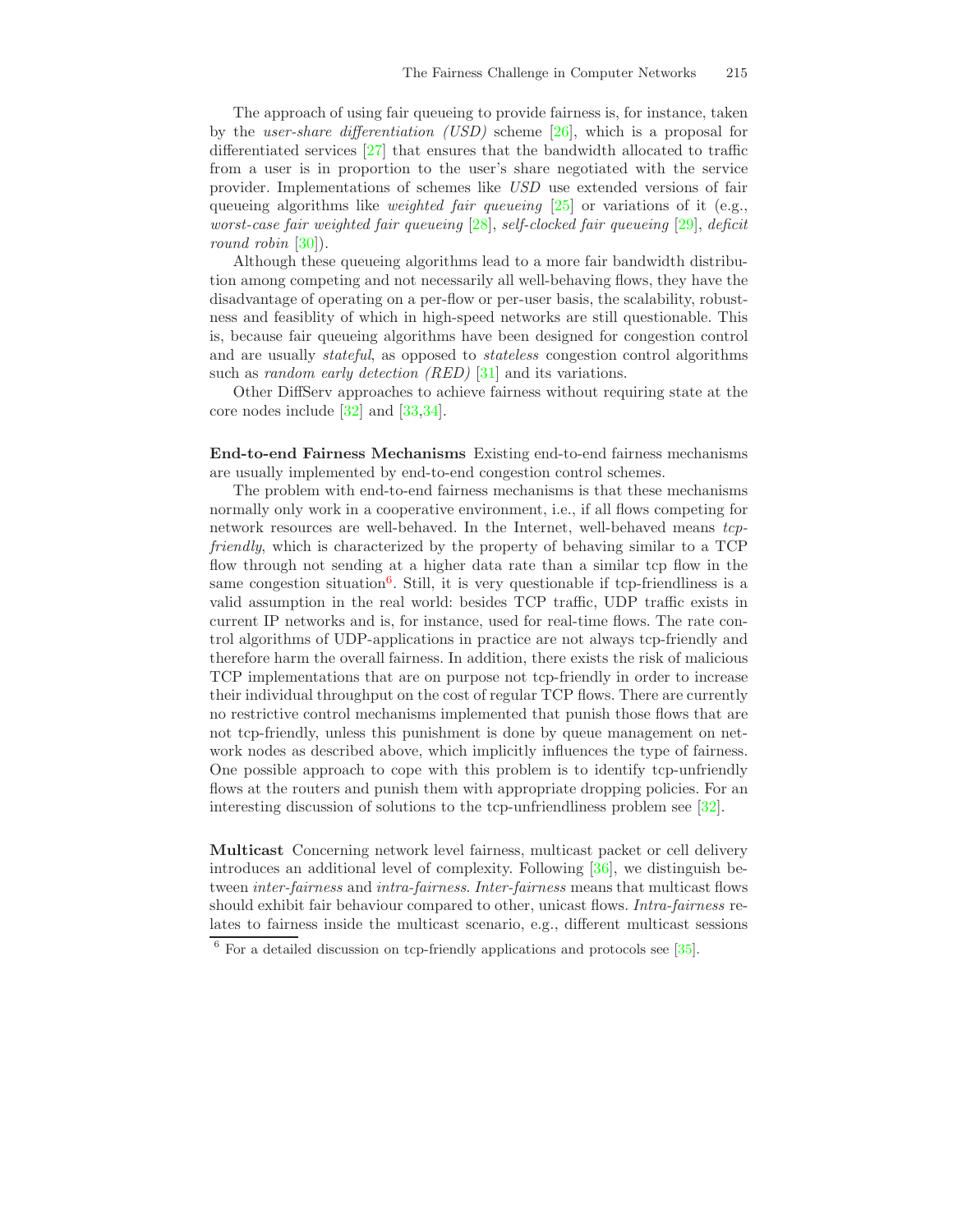<span id="page-8-1"></span>among the same group of senders and receivers should exhibit fairness. We follow the authors of [\[37\]](#page-12-7) in pointing out that is still not entirely clear how inter-fairness among congestion-controlled multicast and TCP traffic should be defined: should a multicast session to n receivers get the same share as one TCP connection or as n TCP connections ?

Another problem with multicast feedback control in general is the *loss path multiplicity (LPM) problem* [\[38\]](#page-12-8), i.e., a packet can be lost on any of the end-toend paths in the multicast tree. If the sending rate is controled by loss indications from all receivers, there is the problem that with an increasing number of such paths the sender will further and further reduce its sending rate until it eventually might cease sending. In [\[38\]](#page-12-8), it has been shown that with such a scheme of controling the sending rate, maxmin fair sharing of bandwidth between unicast and multicast traffic is impossible to achieve due to the LPM problem.

For multicasting real-time traffic as generated by audio/video applications, *layered multicast* (see, e.g., [\[39](#page-12-9)[,40\]](#page-12-10) or [\[41\]](#page-12-11)), is a very interesting mechanism to effectively use network resources in a scenario with heterogenous receivers. Still, fairness issues for layered multicast have only been investigated at a very basic level and open a whole new field of future research. In addition, layered multicast adds another whole new level of complexity to the fairness problem if the different multicast layers operate at different sending rates<sup>[7](#page-8-0)</sup>.

#### **3.3 Fair Applications: Micro-Fairness**

All existing concepts, mechanisms and examples of *macro-fairness* are defined by *individualistic* utility functions (see Section [3.1\)](#page-5-3), meaning functions of type  $u_i(x_1,\ldots,x_n) = f(x_i)$ , i.e., the utility of a user i only depends on the resource bundles he/she receives  $(x_i)$ , but not on any other resource bundle  $x_i$ , with  $j \neq i$ .

<span id="page-8-0"></span>We believe that especially for highly competitive applications, maximizing welfare with *individualistic* utility functions cannot correctly represent the semantics of the desired fairness.

For that reason, we like to present an example fairness definition for *microfairness* using what we call *group-constrained* utility functions, i.e., utility functions of type  $u_i(x_1,...,x_n) = f(x_1,...,x_n)$ , where f depends of at least one resource bundle  $x_j$  with  $j \neq i$ , where  $x_1, \ldots, x_n$  are the resource bundles received by the individual communication group members.

The example, which we have called *group-delay constrained utility*, can be applied to real-time trading or real-time games scenarios, i.e., competitive communication scenarios, where the semantics of the application require each participant of a communication group to perceive at most the same average delay than the other users, in order to be able to compete in a long term.

For the definition of this group-delay constrained utility, we take the following individualistic utility function for delay:  $u_i(delay_{user 1}, \ldots, delay_{user n})$ 

<sup>7</sup> A very thorough approach to define and examine multi-rate multicast (inter- and intra-) maxmin fairness has been provided in [\[42\]](#page-12-12).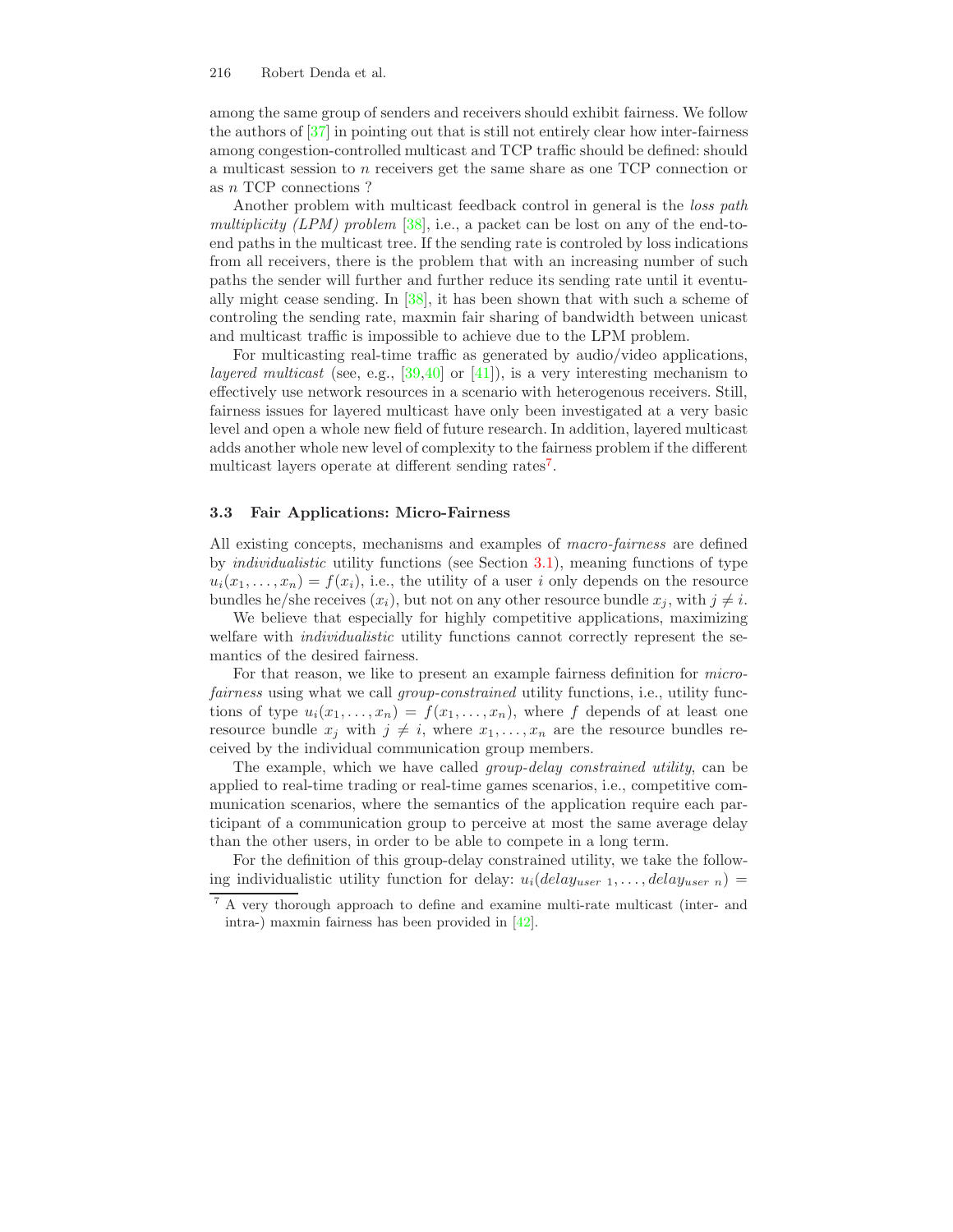$f(delay_{user i})$ . In order to represent this competition, we extend the utility function with group constraints that represent the dependency of a user's utility on the delay received by the other group members: for all users  $i\epsilon\{1,\ldots,n\}$  of a communication group

$$
u_i(delay_{user 1},...,delay_{user n}) = ...
$$
  
\n
$$
... = \begin{cases} 0 & \exists j \in \{1,...,n\} : avg \ delay_{user i} > avg \ delay_{user j} \\ f(delay_i) \ otherwise \end{cases}
$$
 (1)

where f is the individualistic utility function described above.

The maxmin fair solution using this new type of utility function leads to strict equality concerning the average delay:  $\forall i, j : avg \ delay_{user} i = avg \ delay_{user} j$ , i.e., we have strict (and identical) upper and lower bounds for all users of that communication group. The extension we have introduced represents the strong effect of the competition inside the communication group: all users only consider to be fair an exactly equal situation with respect to the received average delay.

Note that in this example, QoS mechanisms for strict delay bounds could be used to achieve the fair resource distribution, once the value of the delay bound is determined according to the fairness definition using this group-delay constrained utility function.

In client-server application scenarios, the abstract parameter on which the utility depends is the parameter *response time*, which encompasses the two-way transmission delay and some processing delay. In that case, a common mechanism for approximating *micro-fairness* is synchronization via transaction control. For instance, in auction scenarios, synchronization mechanisms are necessary for a fair treatment of the participants: all auctioneers want to get at least the same chance to bet during a certain time slot. In such a scenario, a fair mechanism is to collect (and acknowledge) the bets of all participants in a first step, then to evaluate the synchronized bets and to announce the resulting highest bet as input to the next round. Obviously, such auctioning mechanisms are neither very time efficient nor can they provide exact fairness.

<span id="page-9-0"></span>We leave it as a remaining challenge for future research in fairness to provide more efficient mechanisms for *micro-fairness*.

### **4 Conclusion**

We hope to have demonstrated that even though specific fairness issues concerning computer networks have already been investigated to some extent, there is a vast amount of interesting and challenging work left to be done. We would like to motivate the reader to participate in further investigation of the wide range of interesting and challenging open topics in the field of fairness in computer networks by directing him/her to the extensions of fairness we believe to be most important for future research: *extension of definition*, *extension to other QoS parameters* and *extension to new applications*.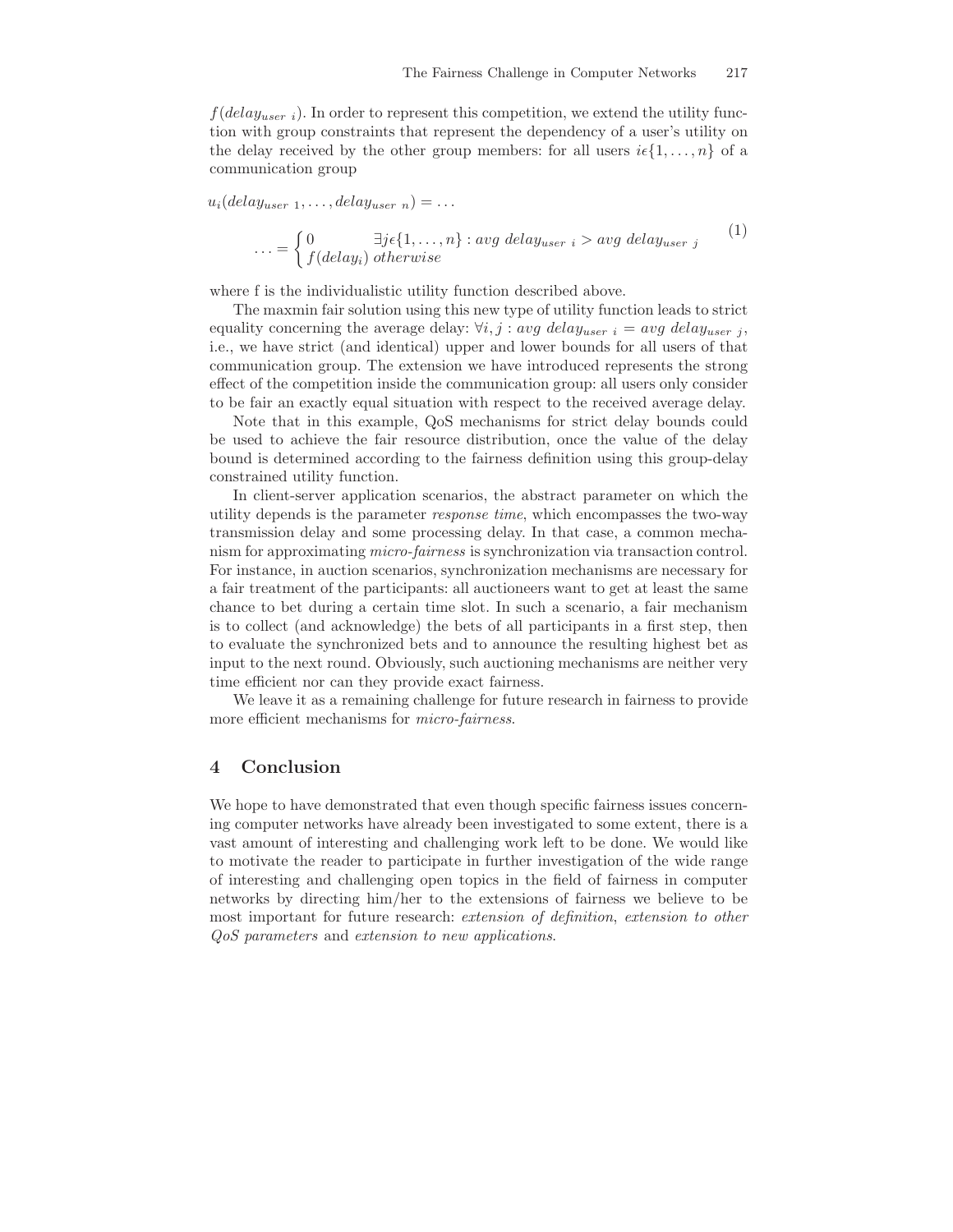### <span id="page-10-8"></span>**4.1 Extension of Definition**

Currently, fairness is mainly defined for unicast cell or packet delivery. Other types of delivery, such as *multicast*, *broadcast* or *anycast* [\[43\]](#page-12-13) require an extension of the fairness definition. Examples for multicast include the aspects of *inter-fairness* and *intra-fairness* for best-effort multicast, congestion-controlled multicast, reliable multicast, and layered multi-rate multicast. Also, solutions to the *LPM* problem for different fairness criteria and multicast scenarios with multiple senders and dynamically joining and leaving receivers are at an early stage and worthwhile further investigation. In all of these topics, research has just begun.

### **4.2 Extension to Other QoS Parameters**

The *extension to other QoS parameters* means to not only apply fairness concepts to bandwidth distribution problems, but also consider the fair management and control of *loss rate*, *delay* and *delay jitter*. We believe that especially fair delay management and fair jitter control have to be considered for future applications that require fairness as part of service quality.

### **4.3 Extension to New Applications: Micro-Fairness**

*Extension to new applications* deals with the aspect of micro-fairness: the current macro-fairness concept in computer networks has to be extended up to the application level, i.e., fair applications should be supported. We believe that such application-semantic fairness is best supported if the communication channel provides the necessary degree of fairness. An integral and comprehensive approach for fairness provisioning, especially based on non-individualistic utility functions, is needed and available as a new field for future research in fairness.

## <span id="page-10-1"></span><span id="page-10-0"></span>**References**

- 1. A. Maslow, Motivation and Personality, Harper & Row, New York, 1954. [209](#page-1-1)
- <span id="page-10-2"></span>2. D. K. Foley, "Resource allocation in the public sector," Yale Econ. Essays, vol. 7, pp. 73–76, 1967. [210](#page-2-1)
- <span id="page-10-3"></span>3. Elisha A. Pazner, "Pitfalls in the Theory of Fairness," Journal of Economic Theory, vol. 14, pp. 458–466, 1977. [210](#page-2-1)
- <span id="page-10-4"></span>4. H. Steinhaus, "Sur la division pragmatique," Econometrica (supplement), vol. 17, pp. 315–319, 1949. [211](#page-3-2)
- <span id="page-10-5"></span>5. L. E. Dubins and E. H. Spanier, "How to cut a cake fairly," American Mathematical Monthly, pp. 1–17, 1961. [211](#page-3-2)
- <span id="page-10-6"></span>6. Harold W. Kuhn, "On Games of Fair Division," in Essays in Mathematical Economics, Martin Shubik, Ed. 1967, pp. 29–37, Princeton University Press. [211](#page-3-2)
- <span id="page-10-7"></span>7. Hal R. Varian, Intermediate Microeconomics - A Modern Approach, W. W. North & Company, New York/London, fifth edition, 1999. [211,](#page-3-2) [212](#page-4-1)
- 8. Scott Shenker, "Fundamental Design Issues for the Future Internet," IEEE Journal Selected Areas Communication, vol. 13, pp. 1176–1188, 1995. [211,](#page-3-2) [214](#page-6-0)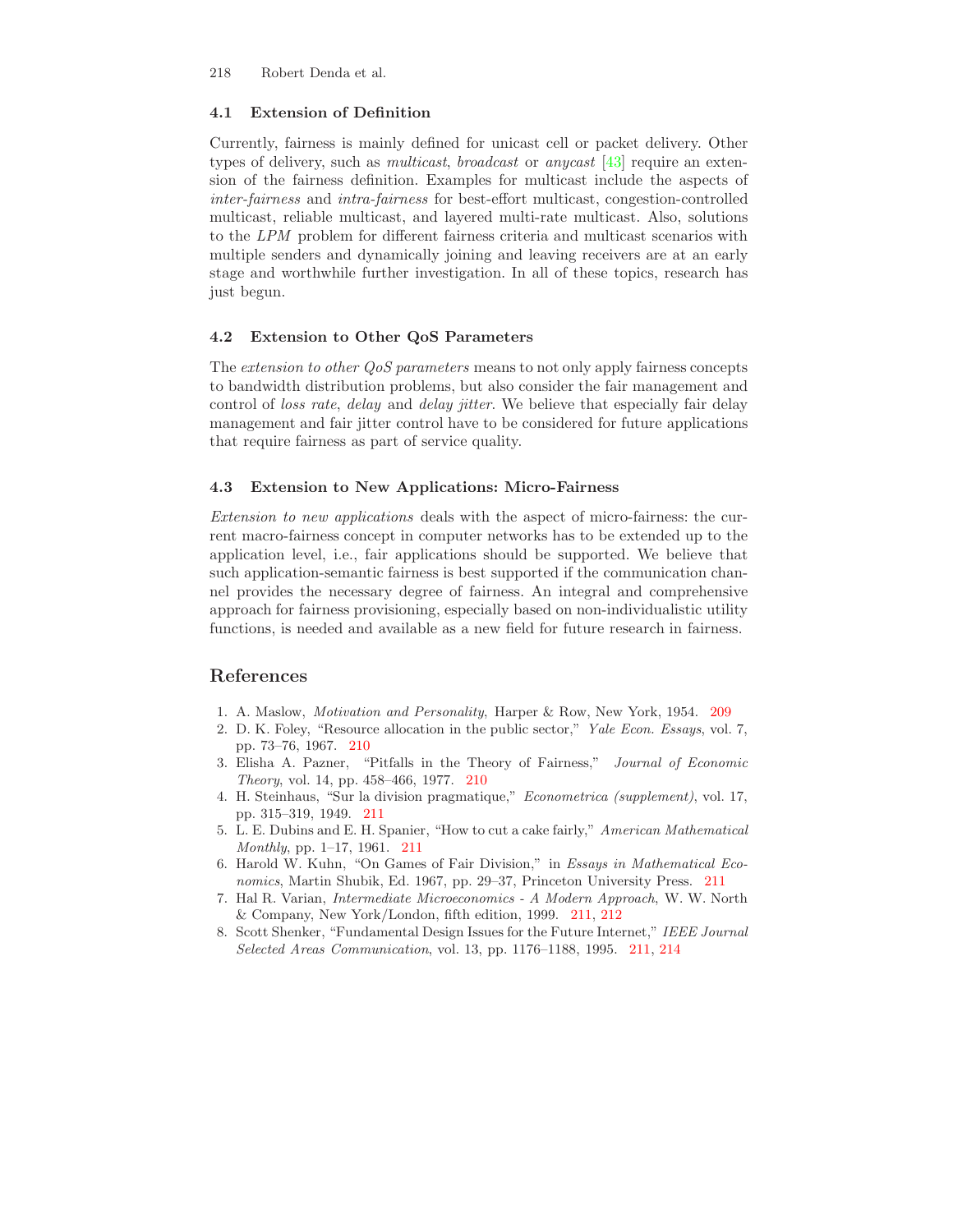- <span id="page-11-1"></span><span id="page-11-0"></span>9. K. J. Arrow and F. H. Hahn, General Competitive Analysis, Oliver and Boyd, Edinburgh, 1971. [211](#page-3-2)
- <span id="page-11-3"></span>10. Hal R. Varian, "Distributive Justice, Welfare Economics, and the Theory of Fairness," *Philosophy & Public Affairs*, vol. 4, no. 3, pp. 223–247, 1975. [212](#page-4-1)
- <span id="page-11-2"></span>11. Hal R. Varian, Microeconomic Analysis, Norton, New York, third edition, 1992. [212](#page-4-1)
- <span id="page-11-4"></span>12. Donald Wittman, "A Diagrammatic Exposition of Justice," Theory and Decision, vol. 11, pp. 207–237, 1979. [212](#page-4-1)
- <span id="page-11-5"></span>13. J. F. Nash, "The Bargaining Problem," Econometrica, vol. 18, pp. 155–162, 1950. [213](#page-5-4)
- <span id="page-11-7"></span><span id="page-11-6"></span>14. J. Jaffe, "Bottleneck flow control," IEEE Transactions on Communications, vol. 7, no. 29, pp. 954–962, July 1980. [213](#page-5-4)
- <span id="page-11-8"></span>15. D. Bertsekas and R. Gallager, Data Networks, Prentice Hall, 1987. [213](#page-5-4)
- 16. Frank P. Kelly, "Charging and rate control for elastic traffic," European Transactions on Telecommunications, vol. 8, pp. 33–37, 1997. [213](#page-5-4)
- <span id="page-11-9"></span>17. Frank P. Kelly, A. K. Maulloo, and D. K. H. Tan, "Rate control for communication networks: shadow prices, proportional fairness and stability," Journal of the Operational Research Society, vol. 49, 1998. [214](#page-6-0)
- <span id="page-11-10"></span>18. L. Massoulié and J. Roberts, "Fairness and quality of service for elastic traffic," CNET-France Tél'ecom, Feb. 1998. [214](#page-6-0)
- <span id="page-11-11"></span>19. Paul Hurley, Jean-Yves Le Boudec, and Patrick Thiran, "A Note on the Fairness of Additive Increase and Multiplicative Decrease," in Proceedings of ITC-16, Edinburgh, June 1999. [214](#page-6-0)
- <span id="page-11-12"></span>20. Milan Vojnović, Jean-Yves Le Boudec, and Catherine Boutremans, "Global fairness of additive-increase and multiplicative-decrease with heterogeneous round-trip times," in Proceedings of IEEE INFOCOM2000, March 2000. [214](#page-6-0)
- <span id="page-11-13"></span>21. J. R. Moorman and J. W. Lockwood, "Multiclass Priority Fair Queueing for Hybrid Wired/Wireless Quality of Service Support," in Proceedings of WoWMoM99, Seattle, WA, Aug. 1999. [214](#page-6-0)
- <span id="page-11-14"></span>22. M. A. Marsan, A. Bianco, E. Leonardi, A. Morabito, and F. Neri, "All-Optical WDM Multi-Rings with Differentiated QoS," IEEE Communications Magazine, pp. 58–66, Feb. 1999. [214](#page-6-0)
- <span id="page-11-15"></span>23. ATM Forum Traffic Management Working Group, "ATM Forum Traffic Management Specification Version 4.1," ftp://ftp.atmforum.com/pub/approved-specs/aftm-0121.000.pdf, March 1999. [214](#page-6-0)
- <span id="page-11-16"></span>24. A. Demers, S. Keshav, and S. Shenker, "Analysis and Simulation of a Fair Queueing Algorithm," in Proceedings of ACM SIGCOMM'89, 1989, pp. 3–12. [214](#page-6-0)
- <span id="page-11-17"></span>25. A. K. Parekh and R. G. Gallager, "A Generalized Processor Sharing Approach to Flow Control - the Single Node Case," in Proceedings of IEEE INFOCOM'92, May 1992. [214,](#page-6-0) [215](#page-7-1)
- <span id="page-11-18"></span>26. Z. Wang, "User-Share Differentiation - Scalable Service Allocation for the Internet," Internet Draft, Nov. 1997. [215](#page-7-1)
- <span id="page-11-19"></span>27. Y. Bernet et. al., "A framework for differentiated services," Internet Draft, draftietf-diffserv-framework-01.txt, November 1998. [215](#page-7-1)
- <span id="page-11-20"></span>28. J. C. R. Bennett and H. Zhang, "*W F*<sup>2</sup>*Q*: Worst-case Fair Weighted Fair Queueing," in Proceedings of IEEE INFOCOM'96, March 1996, pp. 120–128. [215](#page-7-1)
- <span id="page-11-21"></span>29. S. Golestani, "A Self-clocked Fair Queueing Scheme for Broadband Applications," in Proceedings of IEEE INFOCOM'94, April 1994, pp. 636–646.  $215$
- 30. M. Shreedhar and G. Varghese, "Efficient Fair Queueing using Deficit Round Robin," in Proceedings of ACM SIGCOMM'95, September 1995, pp. 231–243. [215](#page-7-1)